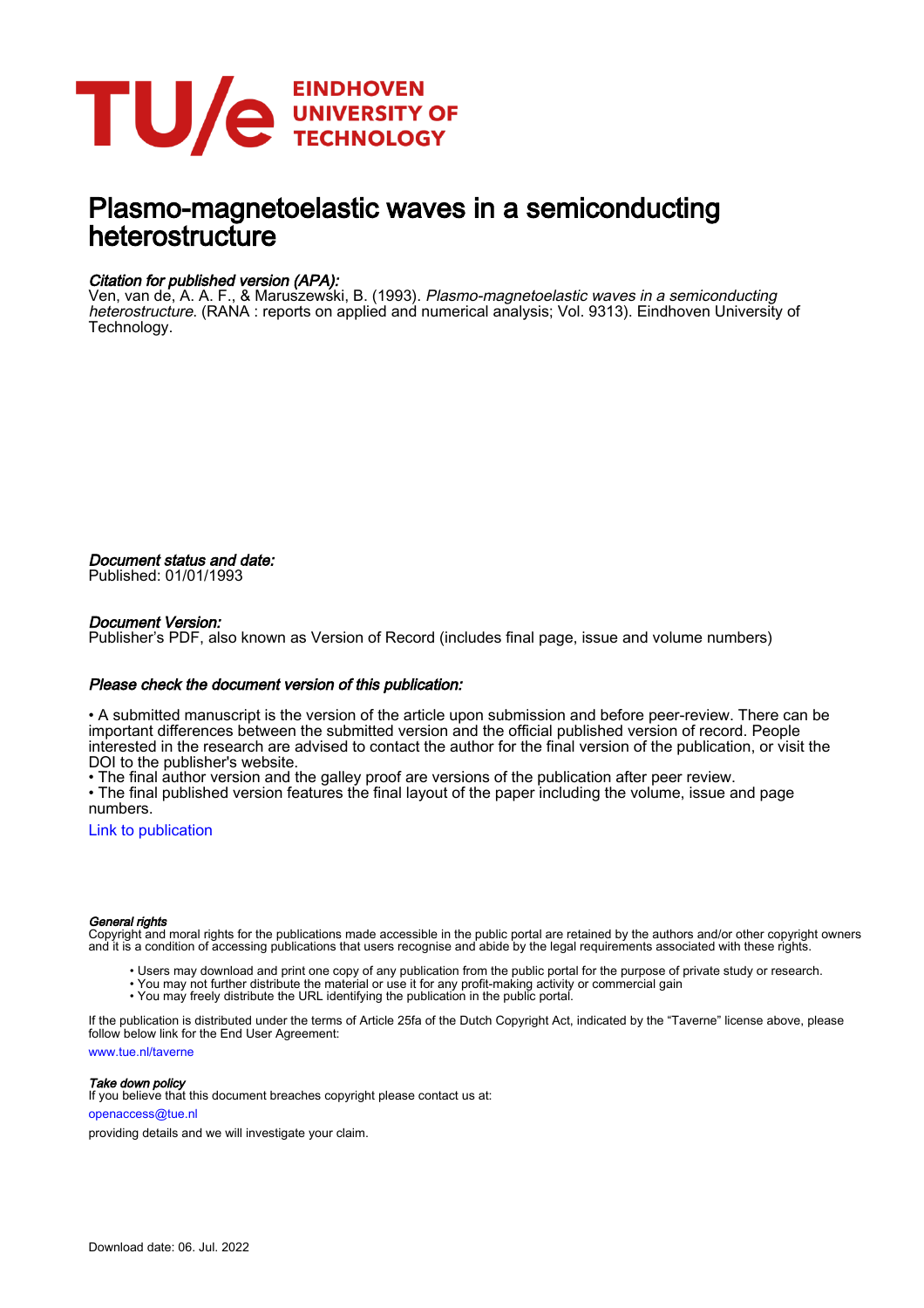## **EINDHOVEN UNIVERSITY OF TECHNOLOGY** Department of Mathematics and Computing Science

RANA 93-13 September 1993 Plasmo-magnetoelastic waves in a semiconducting heterostructure. 1. Plasma-elastic longitudinal modes. **II.** SH-Magnetoelastic modes. by

í.

A.A.F. van de Ven and B. Maruszewski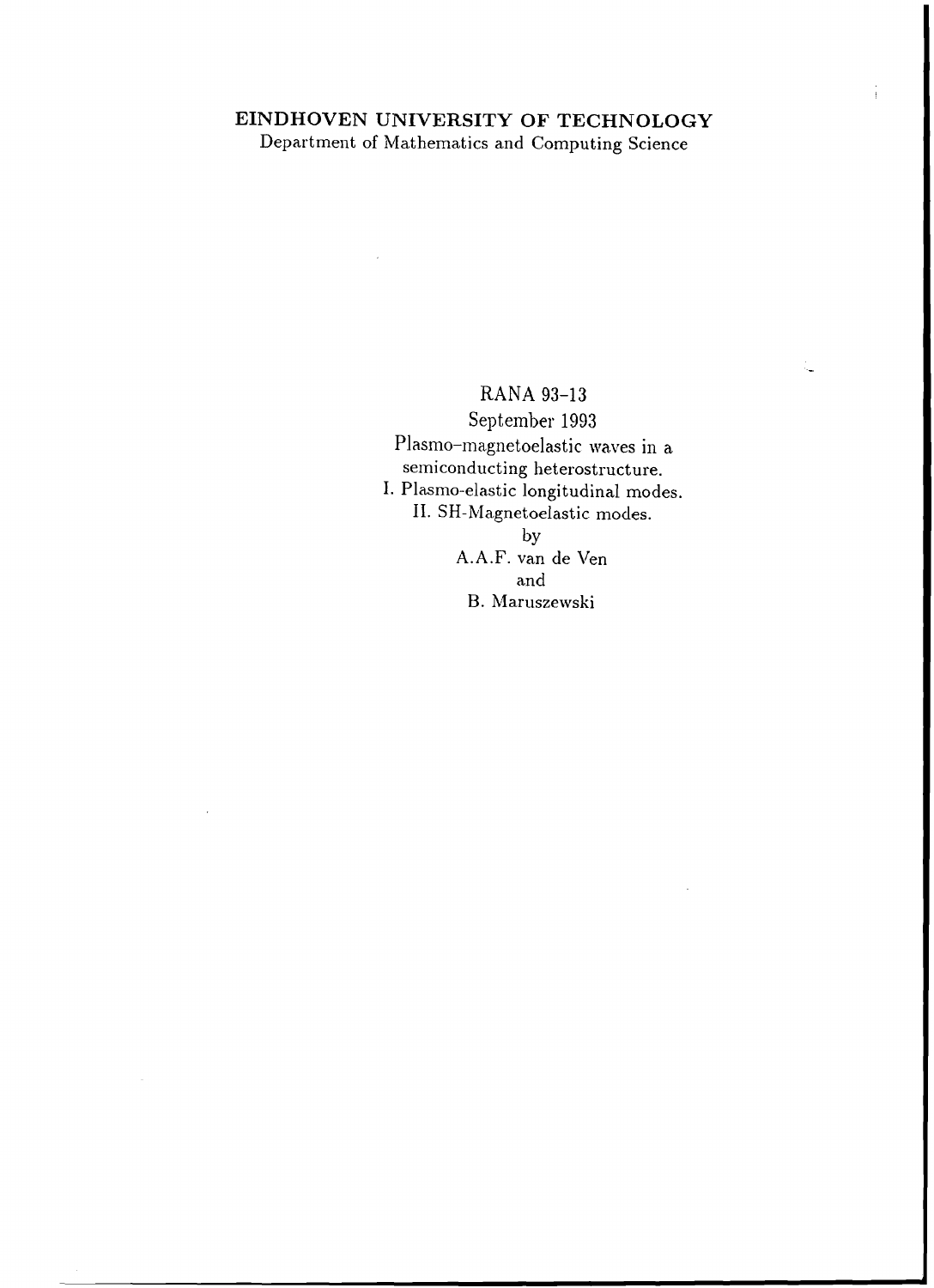Reports on Applied and Numerical Analysis Department of Mathematics and Computing Science Eindhoven University of Technology **P.O.** Box 513 5600 **MB** Eindhoven The Netherlands ISSN: 0926-4507

 $\sim$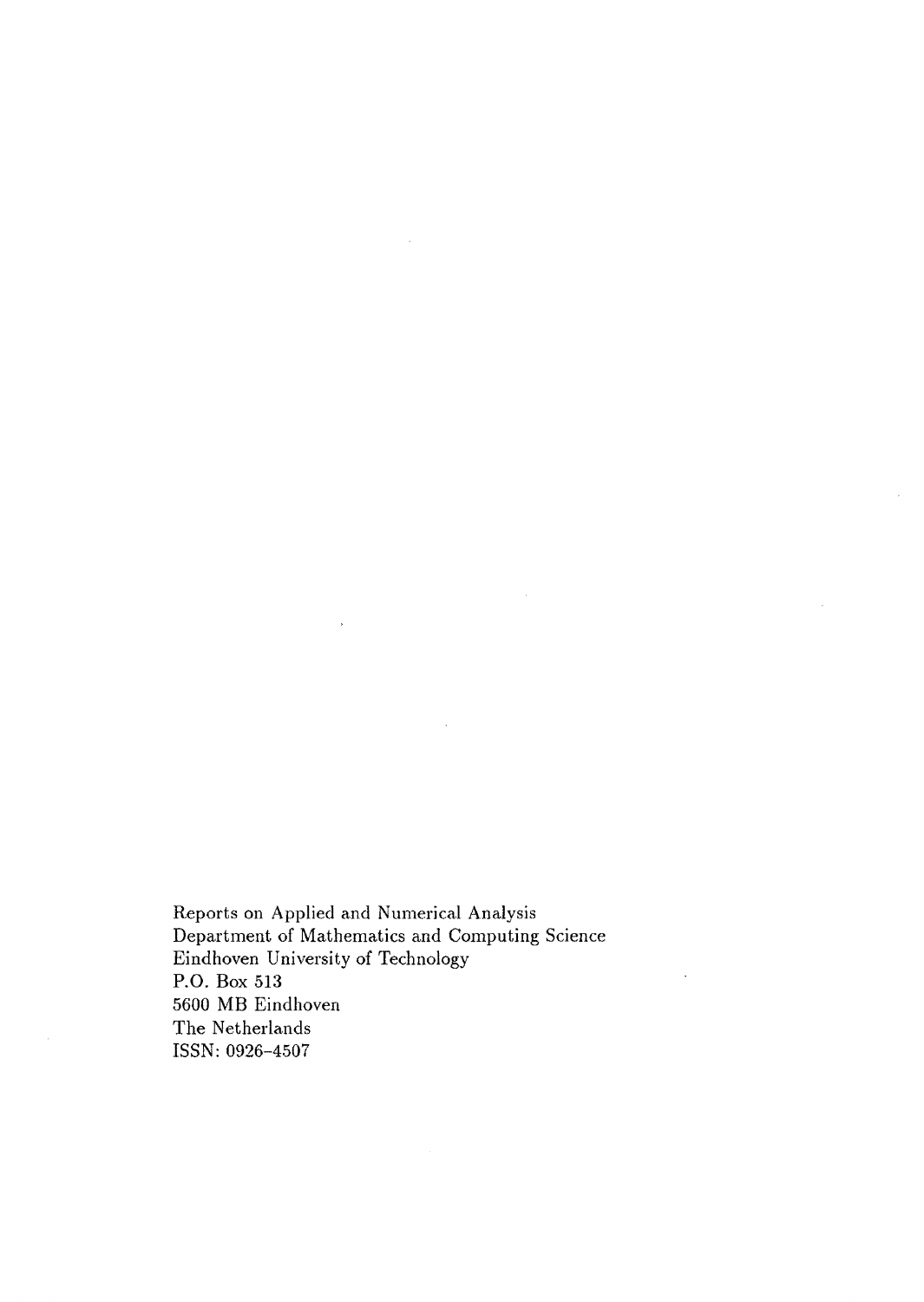## **Plasmo-magnetoelastic waves in a semiconducting heterostructure. I. Plasmo-elastic longitudinal modes**

### A A F van de Yen

*Eindhoven University of Technology. Department of Mathematics and Computing Science, P.O. Boz* 513, *5600 MB Eindhoven, The Netherlands*

#### B Maruszewski

*Technical University of Poznan, Institute of Applied Mechanics, ul. Piotrowo* 3, *60-965 Poznan, Poland*

Wave propagation in semiconducting heterostructures is studied. Interactions of the electrical field with mechanical (elastic) and magnetic fields are considered. This first part deals with longitudinal (Rayleigh-type) plasmo-elastic waves in a thin layer on a half space (substrate); both layer and substrate are semiconducting. The waves show an exponential decay with depth in the substrate; the longer the waves the more of the wave energy is transmitted through the layer. Also purely plasmonic waves can exist. These waves are dissipative, and exist only for values of the wave number exceeding a certain critical value. In our general model an electrical relaxation term is included in the generalized Ohm's law; the influence ofthis relaxation aspect has received special attention.

Semiconducting media are very rich in many physical on a Ge-substrate. phenomena occurring there simultaneously because of their

comparable significance. Not only their electrical prop- **BASIC EQUATIONS** erties are important, but especially the interactions between electrical and mechanical, magnetic or, possibly, thermal fields give a new look on applications of semiconductors in practice. An example of such an interaction is the *elastodifJuse* effect: an interaction between electrical and elastic fields. In the example we have considered, it was found that the influence of the *plasmonic* field (i.e. the electronic charge) on the elastic one is small (in fact negligible) but, on the other hand, the elastic field generates extra plasmonic fields of technically relevant magnitude. All this is in correspondence with known physical observations on semiconductors (Maruszewski and Van de Ven (forthcoming)).

The aspects mentioned above become very evident in heterostructures built up of a thin layer on a half space (substrate). In this first part the propagation of longitudinal plasmo-elastic waves in such a heterostructure is considered, whereas the second part is more concerned with magneto-elastic shear waves in a semiconducting heterostructure.

Relaxation effects in semiconducting media is a relatively new aspect in the study of semiconductors. Here, we have included a relaxation time  $\tau$  in the diffusion equation for the electronic charge. The influence of relaxation is investigated by comparing the results for  $\tau \neq 0$  with

**INTRODUCTION** those for  $\tau = 0$ . All numerical calculations have been performed for a heterostructure consisting of a *ZnSe-layer*

Consider an elastic semiconducting body, possibly built up oftwo or more semiconducting sub-bodies (heterostructure). The material is isotropic and, at least for each sub-body separately homogeneously. The semiconductor is doped (extrinsic semiconductor of  $n$ -type) and, therefore, hole field quantities may be neglected in comparison with the electronic field ones. The diffusion of impurities is neglected, but the relaxation nature of the charge field *(plasmonic field)* is taken into account. Such a situation mainly occurs in so-called *relazation semiconductors.*

We are interested in the propagation of waves in such bodies. These waves show an interaction between the elastic and plasmonic fields, hence, they are called *plasmo-elastic waves.* The equations which govern these processes have been derived from an extended thermodynamical model (Maruszewski and Van de Ven (forthcoming), Maruszewski (1987a,b)). As shown there, these equations can be reduced to a set of two equations for the unknowns: the displacement  $u = u(x, t)$  and the electric charge density per unit of mass  $N = N(x, t)$ . These two equations read (index notation, including summation convention is used here)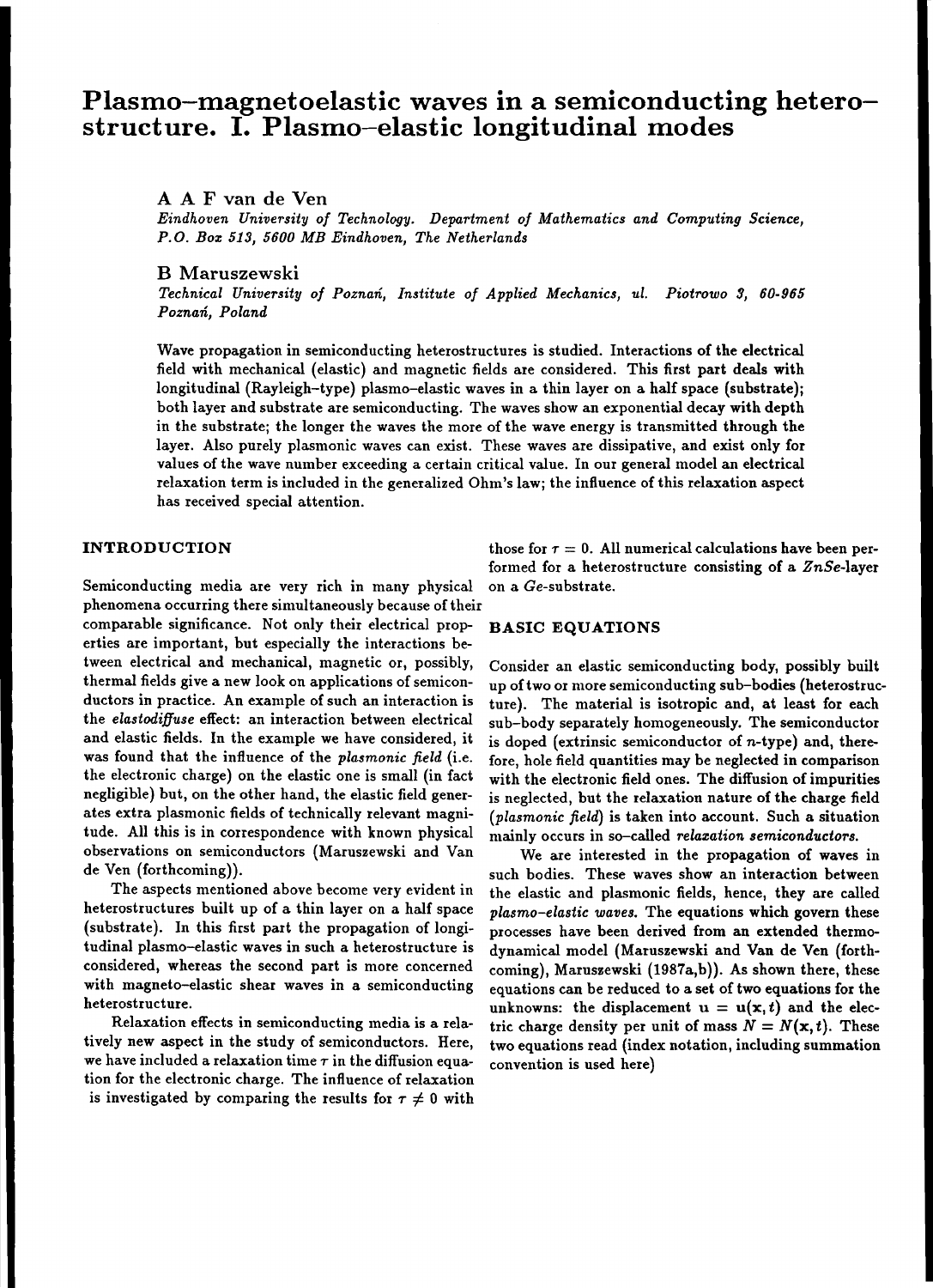$$
\mu u_{i,jj} + (\lambda + \mu) u_{j,ij} - \lambda^n N_{,i} = \rho \ddot{u}_i ,
$$
  
\n
$$
\tau \ddot{N} + (1 + \frac{\tau}{\tau^+}) \dot{N} + \frac{1}{\tau^+} N - DN_{,ii}
$$
  
\n
$$
+ \frac{\sigma \lambda^n}{\rho^2} u_{j,ji} = 0 .
$$
\n(1)

Here,  $\lambda$  and  $\mu$  are the Lamé parameters,  $\lambda^n$  is the elastodiffusive constant,  $\rho$  the density,  $\tau$  and  $\tau^+$  are the relaxation time and the life time of the electrons, respectively, D is the diffusion coefficient and  $\sigma$  the electrical conductivity. A superimposed dot () means differentiation with respect to the time t, whereas, i stands for  $\partial/\partial x_i$ . In the first equation, the equation of motion, the influence of the plasmonic field on the elastic field is represented by the elastodiffusive term:  $\lambda^n N_{i}$ , whereas the opposite effect, i.e. the influence of the elastic field on the plasmonic field appears in the second equation, the diffusion equation, as the term preceded by  $\sigma \lambda^n$ .

The set (1) must be accompanied by the following jump conditions

$$
\|\mu(u_{i,j} + u_{j,i})n_j + (\lambda u_{k,k} - \lambda^n N)n_i\| = 0,
$$
  

$$
\|DN_{i,i}n_{i}\| + \|s(1 + \tau \frac{\partial}{\partial t})N\| = 0,
$$
 (2)

where *s* is the coefficient of surface recombination. The first relation expresses the continuity of the stress vector. The outer surface is supposed to be free of stress. At material interfaces between sub-bodies still some more, physically trivial, jump conditions hold (i.e. continuity of displacements and electron charge).

As shown by Maruszewski and Van de Ven (forthcoming) by means of a dimension analysis, the influence of the plasmonic field on the elastic field, i.e. the terms preceded by  $\lambda^n$  in the first (mechanical) equations of (1) and (2), is negligibly small. On the other hand, the opposite effect, that is the influence of the elastic field on the electric charge field, represented by the  $\lambda^n$ -term in (1), is of physical relevance. All this is in correspondence with physical observations on semiconductors. Therefore, we shall neglect in  $(1)^1$  and  $(2)^1$  the elastodiffusive terms with  $\lambda^n$ . These equations then represent the purely elastic wave problem, which is assumed to be well-known (cf. Farnell (1978)).

#### **LONGITUDINAL WAVES** where

We wish to apply the equations of the preceding section to a heterostructure consisting of a half space *(substrate)* with grown on it a thin epitaxial film *(layer)* of thickness *h.* In this layer longitudinal (Rayleigh-type) waves can propagate. We take a coordinate system  $\{Ox_1x_2x_3\}$ with the  $Ox_1x_2$ -plane coinciding with the interface between half space and film, and the  $x_3$ -axis pointing into the half space. Hence, the upper (free) surface of the layer is given by  $x_3 = -h$  and the interface by  $x_3 = 0$ , whereas in the half space  $x_3 > 0$ .

Let us assume that the propagation of the waves is along the  $x_1$ -axis. This implies that the resulting problem is two- dimensional, in the  $Ox_1x_3$ -plane, meaning that the variables u and N are functions of  $x_1, x_3$  and *t* only and that  $u_2 = 0$ . In that case, the displacement components  $u_1$  and  $u_3$  can be expressed in potentials according to

$$
u_1 = \varphi_{,1} - \psi_{,3} , \quad u_3 = \varphi_{,3} + \psi_{,1} . \tag{3}
$$

Then, (1) yields three equations for the three unknown variables  $\varphi(x_1, x_3, t)$ ,  $\psi(x_1, x_3, t)$  and  $N(x_1, x_3, t)$ . These equations reveal that the general solution can be assumed of the form

$$
\{\varphi,\psi,N\}=\{\hat{\varphi}(\tilde{x}_3),\hat{\psi}(\tilde{x}_3),\hat{N}(\tilde{x}_3)\}e^{ik(x_1-vt)},\,\,(4)
$$

where  $\tilde{x}_3 = kx_3$ , *k* is the (real) wave number and *v* is the wave velocity (which can be complex, with  $\text{Re } v > 0$  and Im  $v < 0$ , but is real for purely elastic waves).

The solution of the purely elastic problem can be found, for instance, in Farnell (1978) Sect. 2.7.1. Introducing the longitudinal and transverse elastic wave velocities by

$$
c_L = \left(\frac{\lambda + 2\mu}{\rho}\right)^{1/2}, \quad c_T = \left(\frac{\mu}{\rho}\right)^{1/2}, \quad (4)
$$

respectively, we state that if  $c_{TI} < v < c_{TII} < c_{LI} <$ *CLlI* (the subindex indicates that the constant refers to the layer  $(I)$  or to the substrate  $(II)$ ) there exist purely elastic longitudinal surface waves, and for these waves  $\hat{\varphi}(\tilde{x}_3)$  takes the form ( $\psi$  is no longer relevant to us here) *for*  $-kh < \tilde{x}_3 < 0$ ,

$$
\hat{\varphi} = \hat{\varphi}^I(\tilde{x}_3) = \frac{1}{k^2} [A_1 \sinh \zeta_1 \tilde{x}_3 + A_2 \cosh \zeta_1 \tilde{x}_3],
$$

for  $\tilde{x}_3 > 0$ ,

$$
\hat{\varphi} = \hat{\varphi}^{II}(\tilde{x}_3) = \frac{1}{k^2} A_3 e^{-\zeta_2 \tilde{x}_3} , \qquad (5)
$$

$$
\zeta_{1(2)} = \left[1 - \left(\frac{v}{c_{LI(II)}}\right)^2\right]^{1/2} . \tag{6}
$$

The (real) wave velocity *v* follows from a dispersion relation of the form  $v = V(k)$ , for fixed h. We have calculated for a  $ZnSe$ - layer of thickness  $h = 10^{-6}m$ , and for a *Ge*substrate, *v* and the associated normalized eigenvector (i.e.  $A_1 \div A_3$ ). Hence, from now on the purely elastic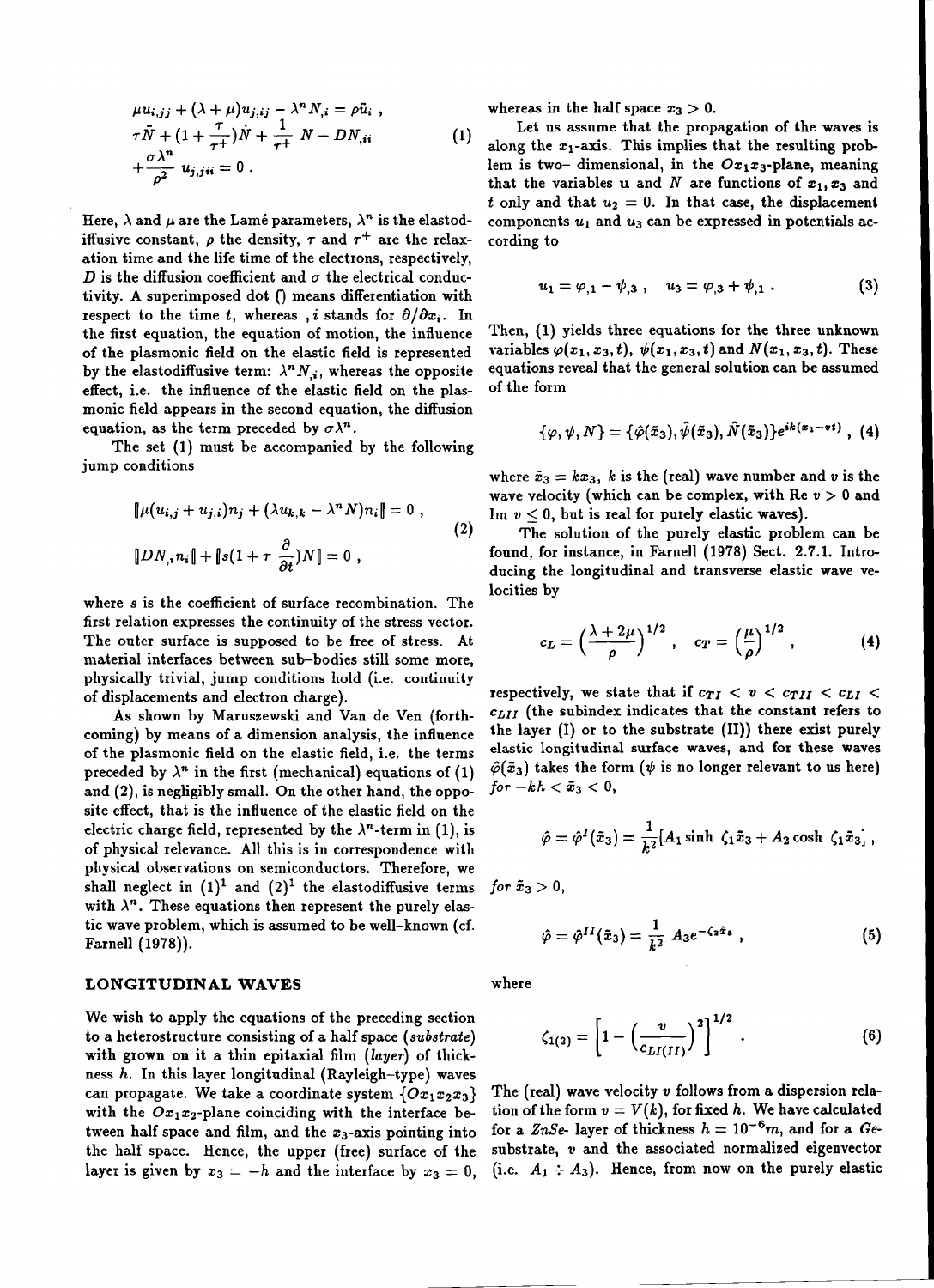problem (that is  $\hat{\varphi}(\tilde{x}_3)$ ) is considered known. *for*  $\tilde{x}_3 > 0$ ,

For  $\hat{N}(\tilde{x}_3)$  there then remains the following problem (from  $(1)^2$ ) (from (1)<sup>2</sup>)<br>  $\hat{N} = \hat{N}^{II}(\tilde{x}_3) = B_3 e^{-\zeta_4 \tilde{x}_3} - \Gamma_3 e^{-\zeta_2 \tilde{x}_3}$ , (15)<br>  $\hat{N} = \hat{N}^{II}(\tilde{x}_3) = B_3 e^{-\zeta_4 \tilde{x}_3} - \Gamma_3 e^{-\zeta_2 \tilde{x}_3}$ , (15)  $for -kh < \tilde{x}_3 < 0$ ,

$$
\frac{d^2\hat{N}^I}{d\tilde{x}_3^2} - \zeta_3^2 \hat{N}^I = \Lambda_I k^2 \left(\frac{d^2}{d\tilde{x}_3^2} - 1\right)^2 \hat{\varphi}^I(\tilde{x}_3) =
$$
  
=  $(1 - \zeta_1^2)^2 \Lambda_I [A_1 \sinh \zeta_1 \tilde{x}_3 + A_2 \cosh \zeta_1 \tilde{x}_3], (7)$ 

 $for\ \tilde{x}_3>0\ \text{(analogously)}$ 

$$
\frac{d^2 \hat{N}^{II}}{d\tilde{x}_3^2} - \zeta_4^2 \hat{N}^{II} = (1 - \zeta_2^2)^2 \Lambda_{II} A_3 e^{-\zeta_2 \tilde{x}_3} , \qquad (8)
$$

where

$$
\zeta_{3(4)}^2 = \left[1 + \frac{1}{k^2 D \tau^+} - \frac{\tau v^2}{D} - i\left(1 + \frac{\tau}{\tau^+}\right) \frac{v}{k D}\right]_{I(II)}, \, (9)
$$

and

$$
\Lambda_{I(II)} = \left(\frac{\sigma \lambda^n}{\rho^2 D}\right)_{I(II)}.
$$
\n(10)

The boundary (at  $x_3 = -h$ ) and jump (at  $x_3 = 0$ ) conditions for  $N$  follow from  $(2)^2$ . At the upper surface of the film they yield (with(4))

$$
\frac{d\hat{N}^I}{d\tilde{x}_3} + S\hat{N}^I = 0 , \quad \text{at } \tilde{x}_3 = -kh , \qquad (11)
$$

where

$$
S = \frac{s_I}{k D_I} (1 - i k \tau_I v) \; . \tag{12}
$$

We assume that there exists no surface recombination of electrons on the interface  $x_3 = 0$  and, moreover, we require that the electron charge is continuous across this plane. This yields

$$
\frac{d\hat{N}^I}{d\tilde{x}_3} - D \frac{d\hat{N}^{II}}{d\tilde{x}_3} = 0 , \quad (D = D_{II}/D_I) ,
$$
  

$$
\hat{N}^I - \hat{N}^{II} = 0 , \quad \text{at } \tilde{x}_3 = 0 .
$$
 (13)

The general solution of (7)-(8) reads  $for = kh < \tilde{x}_3 < 0,$ 

$$
\hat{N} = \hat{N}^{I}(\tilde{x}_{3}) = B_{1} \sinh \zeta_{3} \tilde{x}_{3} + B_{2} \cosh \zeta_{3} \tilde{x}_{3}
$$

$$
-\Gamma_{1} \sinh \zeta_{1} \tilde{x}_{3} - \Gamma_{2} \cosh \zeta_{1} \tilde{x}_{3}, \qquad (14)
$$

$$
\hat{N} = \hat{N}^{II}(\tilde{x}_3) = B_3 e^{-\zeta_4 \tilde{x}_3} - \Gamma_3 e^{-\zeta_2 \tilde{x}_3} , \qquad (15)
$$

where

$$
\Gamma_{1(2)} = \frac{(1 - \zeta_1^2)^2 \Lambda_I}{(\zeta_3^2 - \zeta_1^2)} A_{1(2)},
$$
\n
$$
\Gamma_3 = \frac{(1 - \zeta_2^2)^2 \Lambda_{II}}{(\zeta_4^2 - \zeta_2^2)} A_3.
$$
\n(16)

Hence,  $\Gamma_1$ ,  $\Gamma_2$  and  $\Gamma_3$  are known coefficients, representing  $\{8\}$  the particular solution generated by the purely elastic wave. The coefficients  $B_1$ ,  $B_2$  and  $B_3$  follow from the boundary conditions (12) and (13), which here result in

$$
d_1 B_1 - d_2 B_2 = d_3 \Gamma_1 - d_4 \Gamma_2 ,
$$
  
\n
$$
\zeta_3 B_1 + \zeta_4 D B_3 = \zeta_1 \Gamma_1 + \zeta_2 D \Gamma_3 ,
$$
  
\n
$$
B_2 - B_3 = \Gamma_2 - \Gamma_3 ,
$$
\n(17)

where  $(\bar{h} = kh)$ 

$$
d_1 = \zeta_3 \cosh \zeta_3 \tilde{h} - S \sinh \zeta_3 \tilde{h} ,
$$
  
\n
$$
d_2 = \zeta_3 \sinh \zeta_3 \tilde{h} - S \cosh \zeta_3 \tilde{h} ,
$$
  
\n
$$
d_3 = \zeta_1 \cosh \zeta_1 \tilde{h} - S \sinh \zeta_1 \tilde{h} ,
$$
  
\n
$$
d_4 = \zeta_1 \sinh \zeta_1 \tilde{h} - S \cosh \zeta_1 \tilde{h} .
$$
\n(18)

In case

$$
\Delta := \zeta_3 d_2 + \zeta_4 D d_1 \neq 0 \tag{19}
$$

(17) admits the solution

$$
B_1 = \{ (\zeta_1 d_2 + \zeta_4 D d_3) \Gamma_1 + \zeta_4 D (d_2 - d_4) \Gamma_2
$$
  
-D( $\zeta_4 - \zeta_2$ )d<sub>2</sub>  $\Gamma_3$ )/ $\Delta$ ,  

$$
B_2 = \{ (\zeta_1 d_1 - \zeta_3 d_3) \Gamma_1 + (\zeta_3 d_4 + \zeta_4 D d_1) \Gamma_2
$$
  
-D( $\zeta_4 - \zeta_2$ )d<sub>1</sub>  $\Gamma_3$ )/ $\Delta$ , (20)  

$$
B_3 = \{ (\zeta_1 d_1 - \zeta_3 d_3) \Gamma_1 + \zeta_3 (d_4 - d_2) \Gamma_2
$$
  
+ $(D\zeta_2 d_1 + \zeta_3 d_2) \Gamma_3 \} / \Delta$ .

With  $B_1 \div B_3$  determined, the solution for the longitudinal plasma-elastic waves (of Rayleigh-type) is known. We have calculated for a fixed value of  $h$  (i.e.  $h =$  $(14)$   $10^{-6}(m)$ ) and for several values of  $k \in [10^3, 10^6](m^{-1})$ ,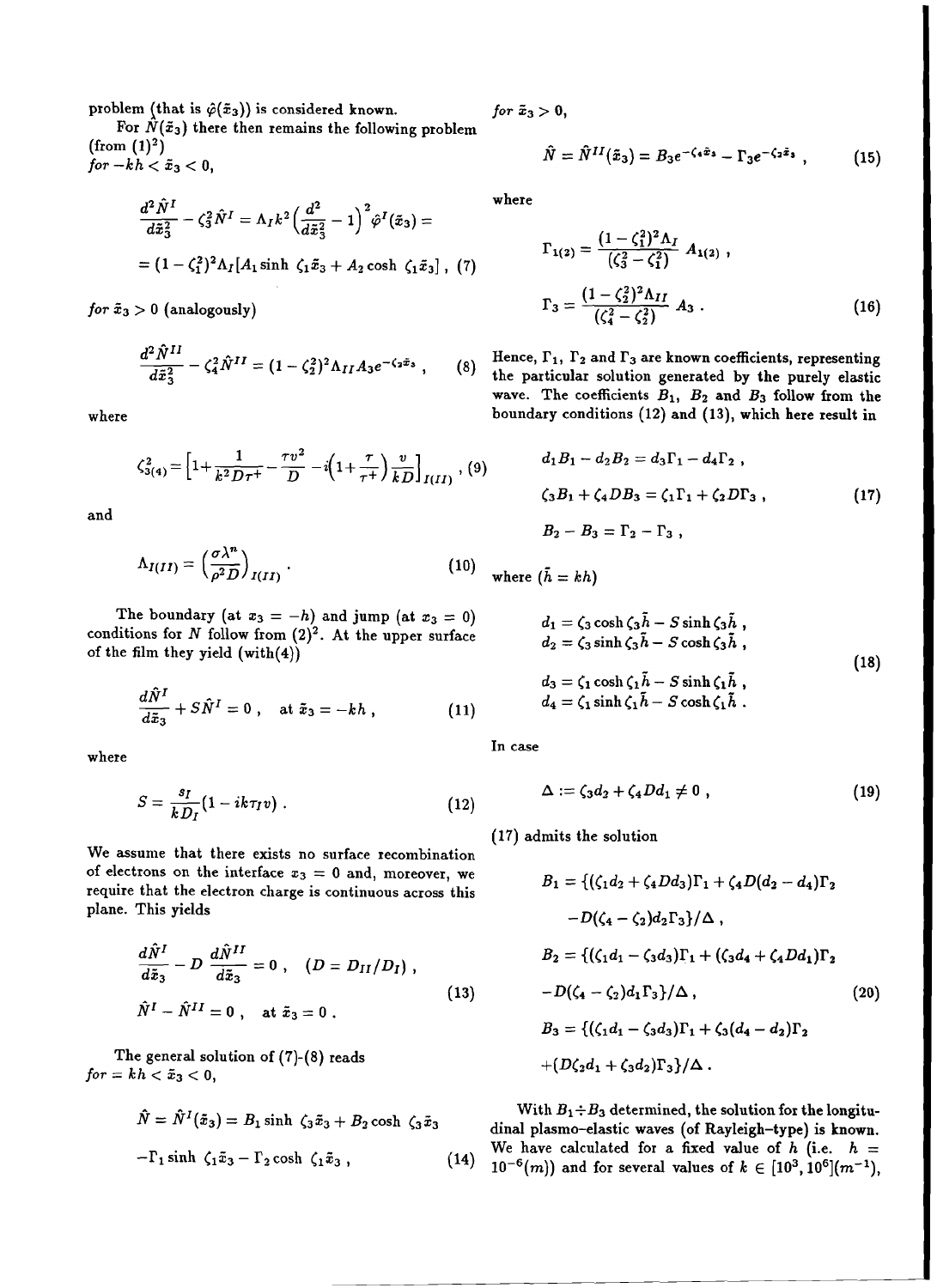firstly the purely elastic waves (i.e. *v* and  $A_1 \div A_3$ ) and, secondly, the plasmo-elastic waves  $(B_1 \div B_3)$ . For a  $\mathbb{Z} nSe$ layer on a Ge-substrate the numerical values of the material coefficients can be found in Maruszewski and Van de Ven (forthcoming), Table 1. The relevant ones here are

$$
\tau_I^+ = 10^{-8} \text{(sec)}, \quad \tau_{II}^+ = 10^{-5} \text{(sec)}, \quad D = 6.25 ,
$$
  

$$
s_I = 10^3 \text{(m/sec)}, \quad \Lambda_I = 60.76, \quad \Lambda_{II} = 7.067 * 10^{-3} .
$$

We have preformed these calculations for two, extreme, values of  $\tau_P/\tau_P^+(P=I,II)$ , namely (i)  $\tau_P/\tau_P^+=1$  (maximum relaxation) and (ii)  $\tau_P/\tau_P^+ = 0$  (no relaxation). The main results are shown in Figs 1-4. In Figs 1 and 2 the amplitude  $|\tilde{N}(z)|$  of the plasmo-elastic waves is displayed as function of  $z = x_3/h$  ( $z \in [-1,2]$ ) for  $k = 10^6 (m^{-1})$ and  $k = 10^4 (m^{-1})$  and for  $\tau_P / \tau_P^+ = 1$  and 0, respectively.

It is seen that the longer the waves are the better they penetrate the substrate, whereas the shorter the waves the more of the wave energy is transmitted along the surface. For very short waves  $(k = 10^6(m^{-1}))$  longitudinal plasmo-elastic waves practically exist only in the layer; we say then that "the wave escapes to the surface" . However, this effect is much stronger for the relaxation semiconductor (Fig 1) than for the one without relaxation (Fig 2). From a comparison of the figures we see that, firstly, the amplitude of the waves increases with increasing *k* (shorter waves)-this will become even clearer in the next figure (Fig 3)-and, secondly, that this amplitude in the absence of relaxation  $(\tau_P = 0)$  is much larger (about a factor 10<sup>2</sup>) than in the medium with (maximum) relaxation  $(\tau_P = \tau_P^+)$ . This effect is also shown in Fig 3,



FIG 1. The amplitude  $|\tilde{N}(z)|$  of the plasmo-elastic wave for two values of  $k$  ( $k = 10^6 (m^{-1}) \Rightarrow v = 3015 (m/sec)$ , and  $k = 10^4(m^{-1}) \Rightarrow v = 3175(m/sec))$  and for  $\tau/\tau^+ = 1$ .

FIG 2. The amplitude  $|\hat{N}(z)|$  of the plasmo-elastic wave for  $h = 10^{-6}(m)$ , for  $k = 10^{6}$  or  $10^{4}(m^{-1})$  and for  $\tau/\tau^{+} = 0$ .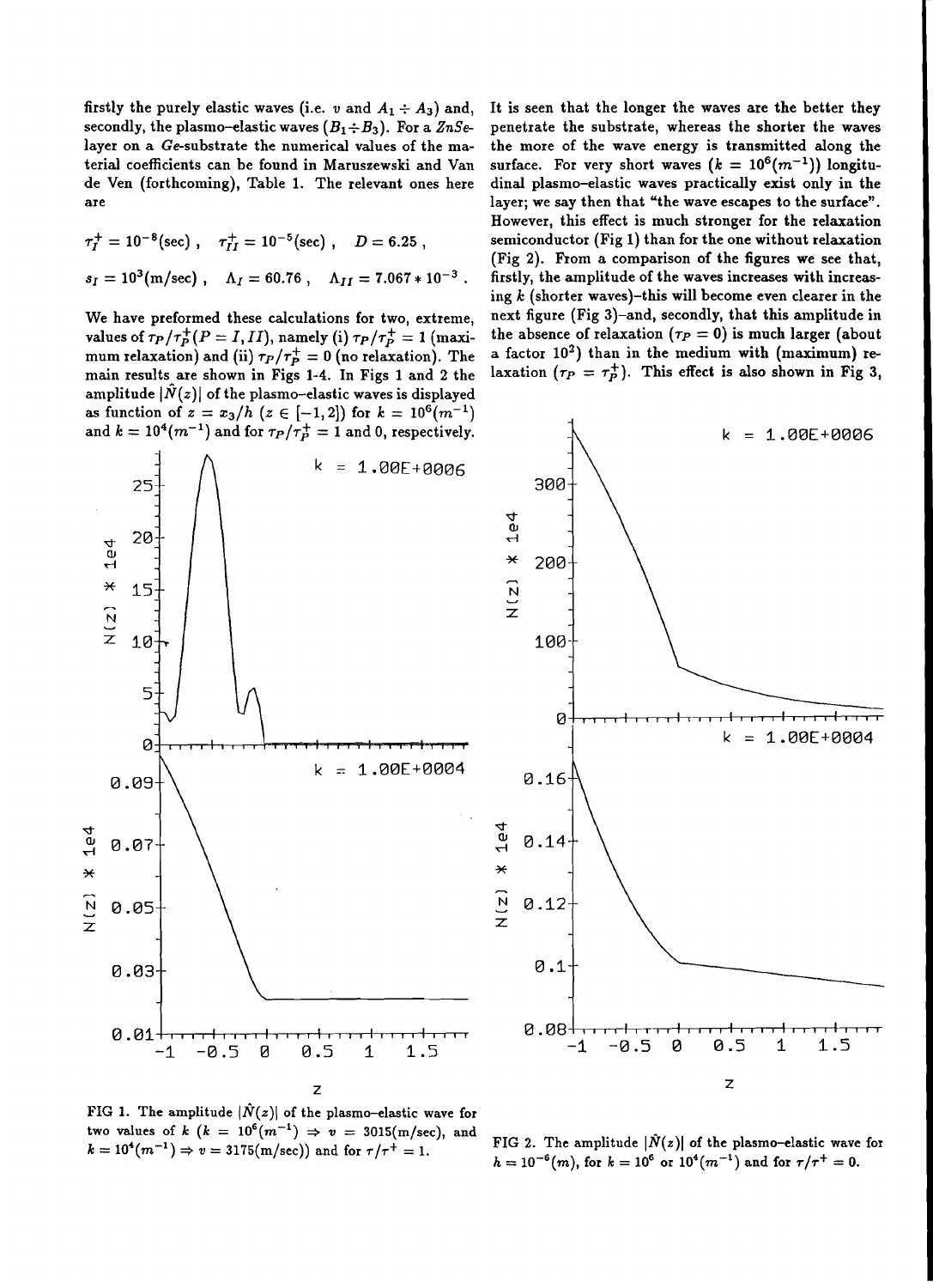where the amplitude at the interface is plotted as a function of k ( $k \in [1, 10^6] (m^{-1})$ ) for the two cases  $\tau_P / \tau_P^+ = 1$ and  $\tau_P/\tau_P^+ = 0$ . One sees that in the first case  $|\hat{N}(0)|$ attains a maximum at  $k = 4.1 * 10^5 (m^{-1})$  (and a second, but smaller one, at  $k = 4.8 * 10^5 (m^{-1})$ , whereas this maximum in the second case lies beyond the region [1,10<sup>6</sup> ]. We note that in the neighbourhood of such a maximum, the interface plays the role of a frequency filter for the waves. Finally, we have investigated the behaviour of  $|\hat{N}(0)|$  for  $k = 10^6 (m^{-1})$  as function of  $T := \tau_P / \tau_P^+$  ( $P = I, II$ ; we took the same value for *T* in layer and substrate). The result is depicted in Fig 4, showing that  $|\tilde{N}(0)|$  attains a maximum for  $T = 1.1*10^{-4}$ , and is monotoneously decreasing for larger values of T (on to a value of  $|\hat{N}(0)| = 1.53 * 10^{-5}$  for  $T=1$ ).



### PURELY PLASOMONIC WAVES

In case (19) is not satisfied so that

$$
\Delta = \zeta_3 d_2 + \zeta_4 D d_1 = 0 \tag{21}
$$

the system (17) with the right-hand sides taken equal to zero has a non-trivial solution. This implies the existence of purely plasmonic waves, (i.e. only  $(B_1, B_2, B_3) \neq 0$ ). With (18) the dispersion relation (21) can be rewritten as

$$
(\zeta_3^2 - \zeta_4 DS) \frac{\tanh \zeta_3 \tilde{h}}{D\zeta_3} - \frac{S}{D} + \zeta_4 = 0. \tag{22}
$$

Solution of this equation yields the wave velocity *v* as function of  $k$  for a fixed value of  $h$ . Since the plasmonic waves are dissipative, we must require  $Im(v) < 0$ , and, moreover,  $Re v > 0$ . It turned out that there exists a solution of (22), satisfying these restrictions, only for values of k exceeding a certain critical value  $k_1 = k_1(h)$ , for  $h > 0$ . Hence, for  $0 < k < k_1$  no solution exists, whereas for  $k > k_1$  we can obtain from (22) a complex wave velocity  $v \in C$ , with  $Re v > 0$  and  $Im v < 0$ .

The critical value  $k_1$  not only depends on  $h$ , but also on the ratio  $\tau_P/\tau_P^+$ . For  $\tau_P = \tau_P^+$  the behaviour of  $k_1$  as function of h (for  $h \in [0, 10^{-6}](m)$ ) is plotted in FIG 5. It is seen that  $k_1$  slightly decreases with increasing h. Our calculations revealed that the wave velocity  $v(v \in$ *, for*  $k = k_1$ *) was almost constant: its value changed* from  $v = 314$  (m/sec) for  $h \to 0$  to  $v = 317$  (m/sec) for  $h = 10^{-6}(m)$ . Hence, these values of *v* are much lower



FIG 3. The amplitude  $|\hat{N}(0)|$  at the interface  $z=0$  of the plasmo-elastic wave as function of  $\hat{k} = k * 10^{-5} \in [0,10]$ , for  $h = 10^{-6}(m)$  and for  $\tau/\tau^+ = 1$  and  $\tau/\tau^+ = 0$ , respectively.

FIG 4. The amplitude  $|\hat{N}(0)|$  as function of  $T = \tau/\tau^+$ , for  $h = 10^{-6}(m)$  and  $k = 10^{6}(m^{-1})$ .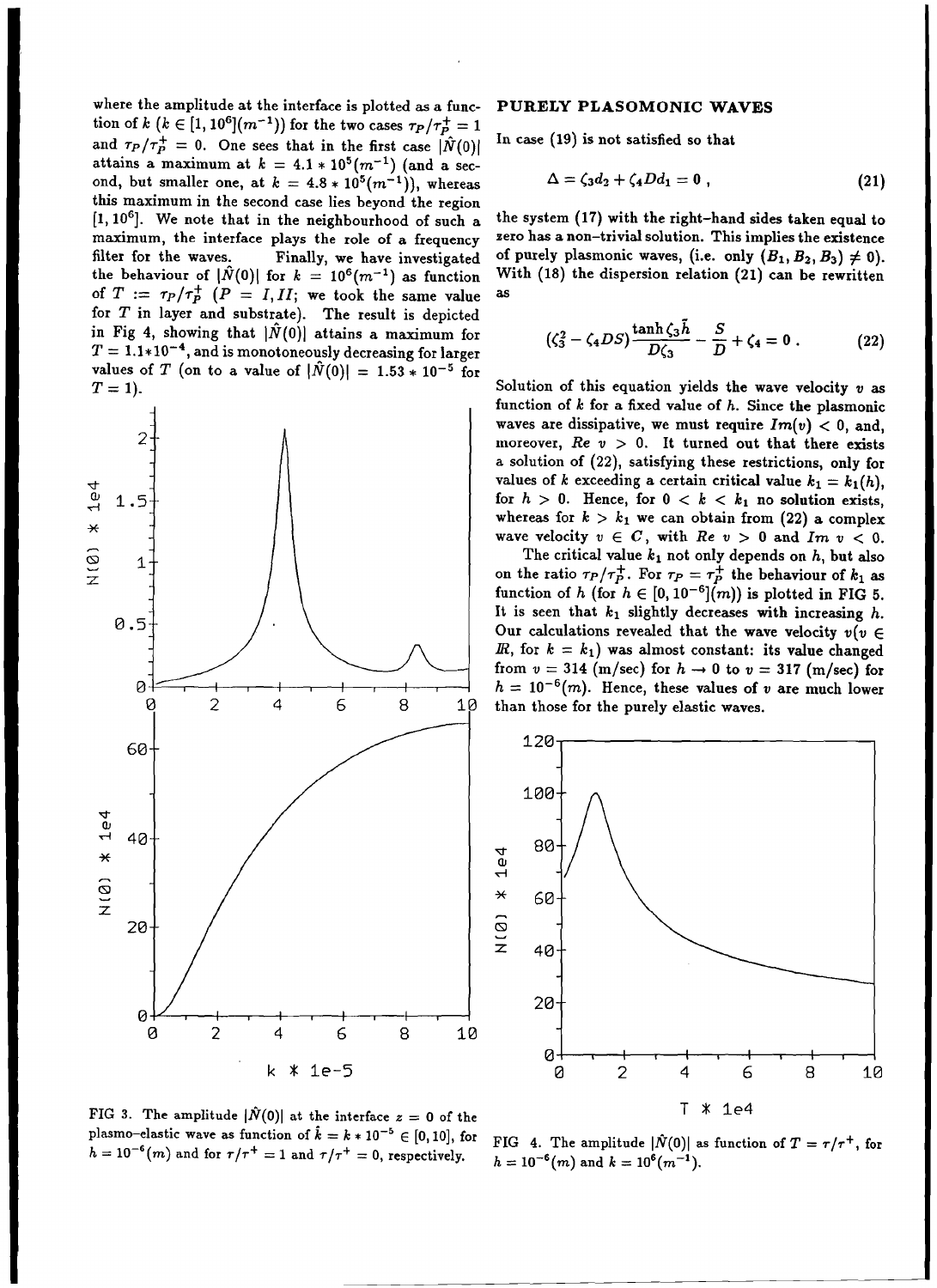For  $\tau_P/\tau_P^+ = 0$  no purely plasmonic waves exist; (22) then only has a solution with Re  $v = 0$ . To show how  $k_1$  depends on the ratio  $\tau_P/\tau_P^+$ , we have calculated  $k_1$ for  $h = 10^{-6}$  (m) for several values of  $T \in [0,1]$ . The results are shown in FIG 6. It turned out that there did not exist a solution for  $k_1$  (with  $Rev > 0$ ) for values of *T* between  $0 < T < T_c = 0.103$ , and that the value of  $k_1$  strongly decreases for  $T \perp T_c$ . Finally, we note that our calculations of  $v \in C$  for  $k > k_1$  revealed that the dissipative character of the waves became stronger for smaller values of  $T$  (less relaxation).



FIG 5. The critical wave number  $k_1$  as function of  $h$  for  $\tau_P/\tau_P^+ = 1.$ 



FIG 6. The critical wave number  $k_1$  as function of  $T$  for  $h = 10^{-6}$  (m).

#### CONCLUSIONS

Starting from a set of two equations and jump conditions, describing the displacement and the charge field *(plasmonic field)* in a relaxation semiconductor, we have derived a system for longitudinal plasmo-elastic waves in such a medium. We have applied this to a semiconducting heterostructure built up of a thin layer on a half space or substrate. Thus, we have calculated the wave velocity and the amplitudes of plane longitudinal plasmo-elastic surface waves in the structure. The effect of the plasmonic field on the elastic field is extremely small (in fact negligible), but the opposite effect of the elastic field on the plasmonic field (elastodiffusive effect) remains relevant. In fact, it was just the latter effect that caused the occurrence of plasma-elastic waves, which were generated by purely elastic waves. Due to the dissipative character of the charge diffusion, the wave should be slightly dissipative, but this effect is so extremely small that it is neglected here.

The plasmo-elastic waves decay in the substrate. Characteristic for the presence of the layer was the tendency of the waves to escape to the layer; a tendency which was stronger for shorter waves. Also, this effect was stronger for relaxation semiconductors than for nonrelaxation ones. On the other hand, the amplitudes for the plasmo-elastic waves were much larger in semiconductors without relaxation than in those with relaxation.

We have also considered purely plasmonic waves. It was shown that they only can exist for values of *k* larger than a certain critical value  $k_1 = k_1(h)$ , depending on the thickness *h* of the layer and on the relaxation ratio T. The influence of relaxation was twofold: firstly, the value of  $k_1$  increases for increasing  $T$  from  $T = 0.1$  on and, secondly, dissipation was smaller in a medium with relaxation then in one without relaxation.

#### **REFERENCES**

- Maruszewski B and Van de Ven A A F (forthcoming), Plasmomagnetoe1astic waves in a magnetic epitaxial film grown on a semiconductor, (submitted to *J Acoust Soc Am*).
- Maruszewski B (1987a), Coupled evolution equations of deformable semiconductors, *Int J Eng Sci* 25, 145-153.
- Maruszewski B (1987b), Heat and charge carrier relaxation in deformable semiconductors in *Electromagnetomechanical Interactions in Deformable Solids and Structuru,* Y Yamamoto and K Miya (eds), North-Holland, Amsterdam, 395-400.
- Farnell G W (1978), Types and properties of surface waves, in *Acoustic Surface Waves.* A A Oliver (ed), Springer, Berlin, 13-60.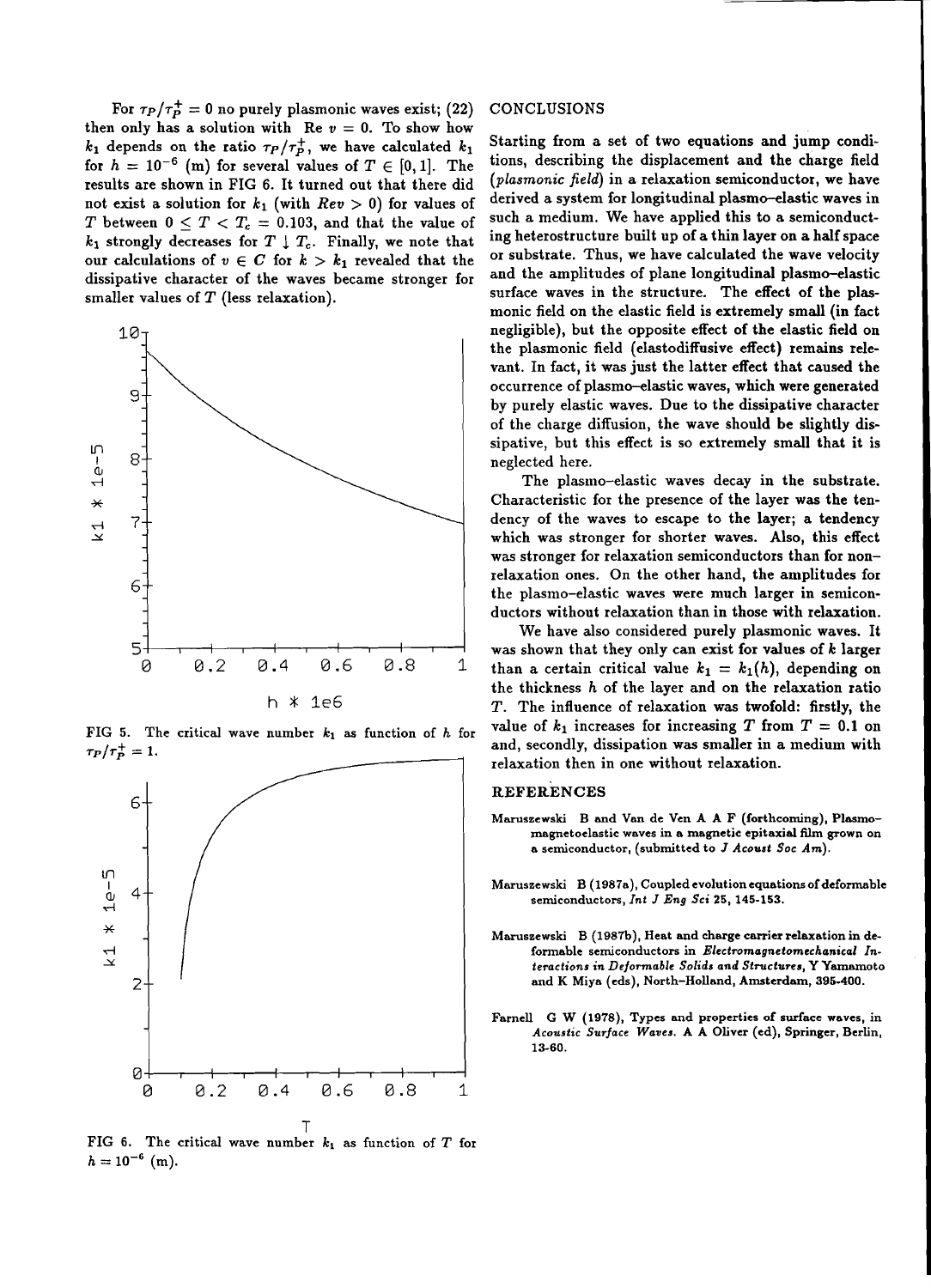# **PLASMO-MAGNETOELASTIC WAVES IN A SEMICONDUCTING HETEROSTRUCTURE. II. SH-MAGNETOELASTIC MODES.**

#### B. Maruszewski

*Technical Univcrsity ojPOZIIGli, Institute ojApplied Mcchanics, Ill. Piotrowo* 3, *60-965 PoznaJi, Po/and*

### A.A.F. van de Ven

*Eindhoven University of Technology, Department of Mathematics and Computing Science, Den Dolech 2, 5600 MB Eindhoven, The Nether/allds*

The paper is devoted to the analysis of propagation of the SH-magnetoelastic (Love-type) waves in an epitaxial heterostructure collectcd of a magnetic semiconducting layer and nonmagnetic semiconducting substrate placed into an applied constant magnetic field perpendicular to the interface of the structure. Numerical results have been obtained for *ZIISe-Ge* heterostructure. The first order approximation of the dispersion of SH-magnetoelastic modes comparing to the dispersion of the purely elastic *SH* modes has been calculated.

### INTRODUCTION

Contrary to the first part of this paper "van de Yen, Maruszewski: Plasmo-magnetoelastic waves in a semiconducting heterostructure", the second part is devotcd to considerations concerning the transverse *(SH)* magnetoclastic modes in an epitaxial semiconducting heterostructure. This time the heterostructure is collected of two sub-bodies: the magnetic epitaxial layer and nonmagnetic substrate, both n-type homogeneous and isotropic semiconductors. Because of the magnetic properties of the structure just the transverse modes of the plasmo-magnetoelastic waves are the most intreresting.

Remark, that in this part we try to avoid repetition of notation explanation that has been done in thc previous parl.

### SH·MAGNETOELASTIC WAVES

The problem concerns propagation of the  $SH$ -magnetoelastic waves in a semiconducting heterostructure collected of the epitaxial layer  $-h < x<sub>3</sub> < 0$  and the substrate  $x<sub>3</sub> > 0$  (h is the thickness of the layer). The propagation direction is  $x_1$ . The structure is placed into the applied magnetic field of induction  $B_0$  perpendicular to the interface  $x_3 = 0$ . The general wave equations and boundary conditions for the case when the clastic, electronic (plasmonic) and magnetic fields intcract with each other have been derivcd in "Maruszewski, van de Yen: Plasmo-magnetoclastic waves in magnctic epitaxial film grown on a semiconductor". Particular analysis of them indicates that the wave propagation problem concerning the above geometry can bc split into two separate ones: into the problem dcaling with the longitudinal and the problem dealing with the transverse modes. The former case has been analyzed in the first part of this paper.

The final equations governing the latter one read

$$
c_{TP}^2 u_{2ji}^P - \ddot{u}_2^P + \frac{B_o}{\rho_P} h_{2,3}^P = 0, \qquad (1)
$$

$$
h_{2,ii}^P + \tau_P^h h_{2,ii}^P - \mu_o \sigma_P (1 + \chi_P) h_2^P + B_o \sigma_P u_{2,3}^P = 0, (2)
$$

for  $P = I, II$  (as previously, *I* indicates the layer and  $II$  - the substrate). We see that in this case only the  $u_2$ -component of the displacement and  $h_2$ -component of the magnetic field are coupled. Therefore we call their evolution in space *(XJ,*  $x_3$ ) and time *t* the SH-magnetoelastic waves. In the vacuum space outside the structure we simply have  $u_2 = h_2 = 0$ . The form of the magnetic side of the problem is assumed as  $|B = B_0 + b, |b| < |B_0|, B_0 = B_0$  e3,  $b^P = \chi ph^P, \chi_l = \chi$ ,  $\chi_{\rm II} = 0(\chi - \text{denotes the magnetic susceptibility}).$ 

The boundary conditions are as follows:

- at the free surface  $x_3 = -h$ :

$$
h_2^I = 0 \,, \quad u_{2,3}^I = 0 \,, \tag{3}
$$

- while at the interface 
$$
x_3 = 0
$$
  
\n
$$
h'_2 = h''_2, \quad \rho_I c_{TI}^2 u'_{2,3} = \rho_{II} c_{TI}^2 u''_{2,3},
$$
\n
$$
u'_2 = u''_2, \quad \frac{1}{\sigma_I} h'_{2,3} = \frac{1}{\sigma_{II}} h''_{2,3}. \tag{4}
$$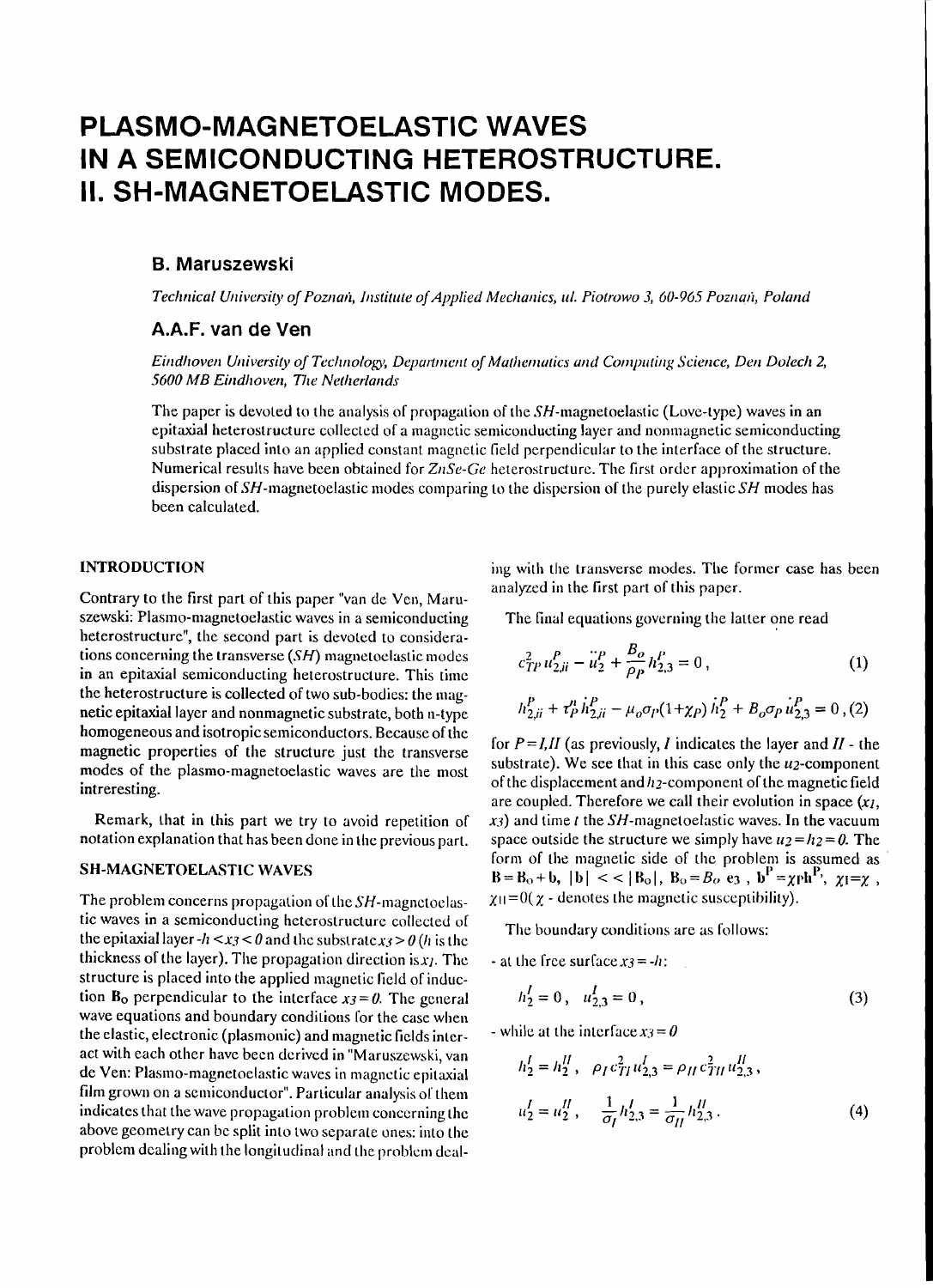We assume now that the solutions of  $(1)$  and  $(2)$  in the form

$$
\hat{u}_2^P = \hat{u}^P(x_3) e^{ik(x_1 - \nu t)}; \n\hat{h}_2^P = \hat{h}^P(x_3) e^{ik(x_1 - \nu t)}.
$$
\n(5)

In this way we obtain two sets of equations

- in the layer  $(-h < x<sub>3</sub> < 0)$ ,

$$
\hat{u}_{,33}^I + k^2 \beta_1^2 \hat{u}^I + A_1^I \hat{h}_{,3}^I = 0,
$$
\n(6)

$$
\hat{h}_{,33}^I - k^2 \gamma_1^2 \hat{h}^I - A_2^I \hat{u}_{,3}^I = 0, \qquad (7)
$$

- in the substrate  $(x_3 > 0)$ 

$$
\hat{u}_{,33}^{II} - k^2 \beta_2^2 \hat{u}^{II} + A_1^{II} \hat{h}_{,3}^{II} = 0, \qquad (8)
$$

$$
\hat{h}_{,33}^{II} - k^2 \gamma_2^2 \hat{h}^{II} - A_2^{II} \hat{u}_{,3}^{II} = 0,
$$
\n(9)

where

$$
A_1^P = \frac{B_o}{\rho_P c_{TP}^2},\tag{10}
$$

$$
A_2^P = \frac{i k v B_o \sigma_P}{1 - i k v \tau_P^p}.
$$
\n(11)

The general solutions of  $(6)-(9)$  read

$$
u7 = L1 cos k \delta1 x3 + L2 sin k \delta1 x3 ++ L3 cos k \delta3 x3 + L4 sin k \delta3 x3,
$$
 (12)

$$
\hat{h}^2 = \frac{A_2^2}{k} \left[ \frac{\delta_1}{\delta_1^2 + \gamma_1^2} (L_1 \sin k \delta_1 x_3 - L_2 \cos k \delta_1 x_3 + \frac{\delta_3}{\delta_3^2 + \gamma_1^2} (L_3 \sin k \delta_3 x_3 - L_4 \cos k \delta_3 x_3) \right]
$$
(13)

and

$$
\hat{u}^{1} = L_5 e^{-k\delta_2 x_3} + L_6 e^{-k\delta_4 x_3},
$$
\n(14)

$$
h^{\hspace{0.5pt} \eta l} = \frac{A_2^{\hspace{0.5pt} \eta l}}{k} \left[ \frac{\delta_2}{\gamma_2^2 - \delta_2^2} L_5 e^{-k \delta_2 \mathfrak{r}_3} + \frac{\delta_4}{\gamma_4^4 - \delta_4^4} L_6 e^{-k \delta_4 \mathfrak{r}_3} \right], \tag{15}
$$

where

$$
\delta_{1,3}^2 = w_1^2 \mp \left( w_1^4 + \beta_1^2 \gamma_1^2 \right)^{\frac{1}{2}},\tag{16}
$$

$$
2 w_1^2 = \beta_1^2 - \gamma_1^2 + \frac{1}{k^2} A_1^I A_2^I,
$$
 (17)

$$
\delta_{2,4}^2 = w_2^2 \pm \left( w_2^4 - \beta_2^2 \gamma_2^2 \right) \Bigg)^{\frac{1}{2}}, \tag{18}
$$

$$
2 w_2^2 = \beta_2^2 + \gamma_2^2 - \frac{1}{k^2} A_1^H A_2^H,
$$
 (19)

$$
\beta_1^2 = \left(\frac{\nu}{c_{TI}}\right)^2 - 1\,,\tag{20}
$$

$$
\gamma_1^2 = 1 - \frac{i \nu \mu_o (1 + \chi) \sigma_l}{k (1 - i k v \tau_l^{\prime \prime})},
$$
\n(21)

$$
\beta_2^2 = 1 - \left(\frac{\nu}{c_{TH}}\right)^2,\tag{22}
$$

$$
\gamma_2^2 = 1 - \frac{i \nu \mu_o (1 + \chi) \sigma_{II}}{k (1 - i k \nu \tau_{II}^n)}
$$
 (23)

From the boundary conditions (3) and (4) we can determine the constants  $L_1 - L_6$ , which results in a characteristic equation of the form

$$
Y_{\alpha\beta}L_{\beta}=0\,,\quad \alpha,\beta=1,\ldots,6.\tag{24}
$$

Nontrivial solutions of the above set of linear algebraic equations exists ony if

$$
\det Y_{\alpha\beta} = 0. \tag{25}
$$

The influence of the magnetic field  $B<sub>o</sub>$  in (17) and (19) is represented by the last terms in the right-hand sides of these equations. In practice these (dimensionless) terms are very small compared to unity. This brings us to define

$$
\frac{1}{k_2} A_1^I A_2^I =: i \varepsilon_1, \ \frac{1}{k_2} A_1^I A_2^I =: - \varepsilon_2,
$$
 (26)

where  $|\varepsilon_1|$ ,  $|\varepsilon_2|$  <<1.

The purely elastic solution (i.e.  $B_0 = 0$ ) is obtained if  $\varepsilon_1 = \varepsilon_2 = 0$ , and contains only the coefficients  $L_3$ ,  $L_4$  and  $L_6$  $(L_1 = L_2 = L_5 = 0$ , then; note that  $(\delta_1^2 + \gamma_1^2) = (\delta_2^2 - \gamma_2^2) = 0$  if  $\varepsilon_1 = \varepsilon_2 = 0$ .

From the system (24) only the equations for  $\alpha = 1$ ,  $\alpha = 3$ and  $\alpha = 4$  remain, and they yield in the common way the following characteristic equation (cf. "Farnell: Types and properties of surface waves")

$$
\tan\left[kh\left((\nu_{c_1})^2-1\right)^{\frac{1}{2}}\right] = \frac{\rho_{II}c_2^2}{\rho_Ic_1^2} \frac{\left(1-(\nu_{c_1})^2\right)^{\frac{1}{2}}}{\left((\nu_{c_1})^2-1\right)^{\frac{1}{2}}},\quad(27)
$$

for  $c_1 < v < c_2$  and with (throughout this section)

$$
c_{1,2} = c_{\text{TI},0} \tag{28}
$$

This equation is the dispersion relation for purely elastic *SH*-waves (Love waves). In case  $\varepsilon_1$  and  $\varepsilon_2$  are unequal to zero, this relation will be changed slightly. It is our purpose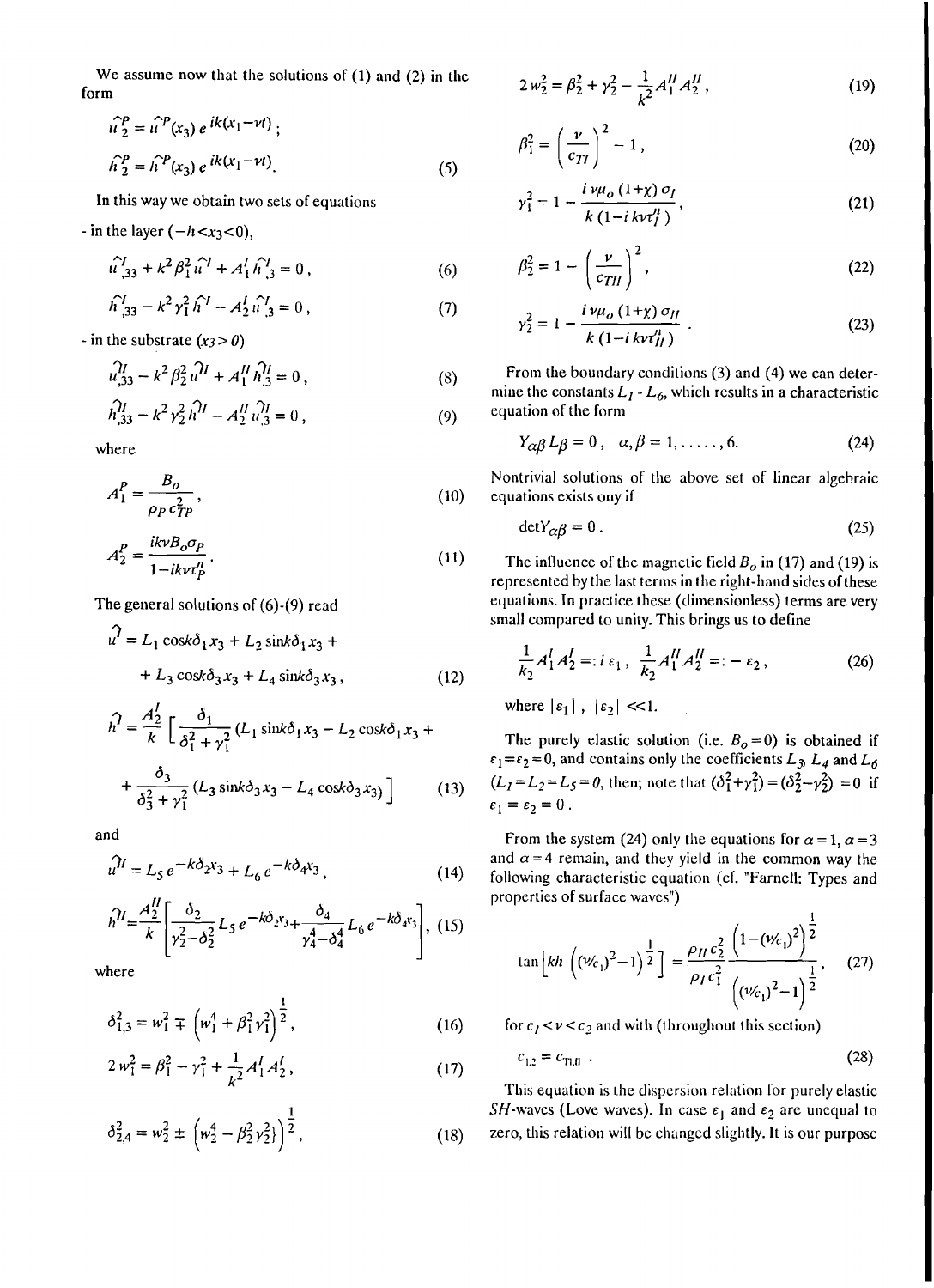to calculate in first order of  $\varepsilon$  the changes in the dispersion relation.

To this end, we substitute  $(26)$  into  $(17)$  and  $(19)$ , put the thus obtained relations into (16) and (18), respectively, and develop these with respect to  $\varepsilon$ . The result reads, up to  $O(\varepsilon^2)$ .

$$
\delta_1^2 = -\gamma_1^2 + i \frac{\gamma_1^2}{\beta_1^2 + \gamma_1^2} \varepsilon_1 , \qquad (29)
$$

$$
\delta_3^2 = \beta_1^2 + i \frac{\beta_1^2}{\beta_1^2 + \gamma_1^2} \varepsilon_1 ; \qquad (30)
$$

and

$$
\delta_2^2 = \gamma_2^2 + \frac{\gamma_2^2}{\beta_2^2 - \gamma_2^2} \epsilon_2,
$$
  

$$
\delta_4^2 = \beta_2^2 - \frac{\beta_2^2}{\beta_2^2 - \gamma_2^2} \epsilon_2.
$$
 (31)

In the derivation of the latter realtions we have assumed that  $\text{Re}\gamma_2^2 > \text{Re}\beta_2^2$ .

An immediate consequence of  $(30)$  and  $(31)$  is that  $(\delta_1^2 + \gamma_1^2)$  and  $(\delta_2^2 - \gamma_2^2)$  (appearing in the denominator in the formulas (13) and (15) for the amplitudes  $\hat{h}^{1,II}$  become  $O(\epsilon^2)$ . To get rid of this inconvenience we renormalize the coefficients  $L_1$ ,  $L_2$  and  $L_5$ , that is we replace them by

$$
(\delta_1^2 + \gamma_1^2) \hat{L}_1, \quad (\delta_1^2 + \gamma_1^2) \hat{L}_2, \quad (\delta_2^2 - \gamma_2^2) \hat{L}_5,
$$

respectively. Furthermore, we change the numbering of the coefficients and the sequence of the equations (24) in such a way that we arrive at the reordered set

$$
Z_{\alpha\beta}M_{\beta}=0\,,\tag{32}
$$

where

$$
M_1 = L_3, \quad M_2 = \delta_3 L_4, \quad M_3 = L_6,
$$
  

$$
M_4 = \frac{L_1}{\delta_1^2 + \gamma_1^2}, \quad M_5 = \frac{\delta_1 L_1}{\delta_1^2 + \gamma_1^2}, \quad M_6 = \frac{L_5}{\delta_2^2 - \gamma_2^2}.
$$
 (33)

The matrix  $Z$  is of the form

$$
Z = \begin{pmatrix} Z_{11} & Z_{12} & 0 & \varepsilon Z_{14} & \varepsilon Z_{15} & 0 \\ 0 & Z_{22} & Z_{23} & 0 & \varepsilon Z_{25} & \varepsilon Z_{26} \\ Z_{31} & 0 & Z_{33} & \varepsilon Z_{34} & 0 & \varepsilon Z_{36} \\ Z_{41} & Z_{42} & 0 & Z_{44} & Z_{45} & 0 \\ 0 & Z_{52} & Z_{53} & 0 & Z_{55} & Z_{56} \\ Z_{61} & 0 & Z_{63} & Z_{64} & 0 & Z_{66} \end{pmatrix}
$$
(34)

where  $\epsilon$  is defined as

$$
\varepsilon = \frac{\gamma_1^2}{\beta_1^2 + \gamma_1^2} \varepsilon_1 = \frac{1}{i} (\delta_1^2 + \gamma_1^2) \,. \tag{35}
$$

The elements in the  $4^{\circ}$ ,  $5^{\circ}$  and  $6^{\circ}$  columns and the  $1^{\circ}$ ,  $2^{\circ}$ and  $3^{\circ}$  rows of Z are preceded by a factor  $\varepsilon$  in order to indicate that these elements are  $O(\epsilon^2)$  with respect to the remaining ones. The part of  $Z$  containing the first three rows and columns describes the purely elastic SH-waves.

Assuming  $\varepsilon$  small, we can develop the determinant of Z with respect to  $\varepsilon$ . In doing so we neglect  $O(\varepsilon^2)$ -terms and, moreover, we use the fact that the determinant of the 3x3 submatrix  $Z_{\alpha\beta}$ ,  $\alpha, \beta \in (1,2,3)$ , is also  $O(\epsilon^2)$  (in accordance with (27)). After some elementary calculations (the details of which are omitted here) we find that  $DetZ = 0$  is equivalent to the relation

$$
\Gamma - \varepsilon \Lambda = 0, \tag{36}
$$

where

$$
\Gamma = \delta_3 \sin kh \delta_3 - \frac{\mu_H}{\mu_I} \delta_4 \cos kh \delta_3, \qquad (37)
$$

(it will turn out that this term is  $O(\epsilon^2)$ ) and

$$
\Lambda = \frac{-1}{\gamma_1 (S_1 + \frac{\sigma}{\tau} \frac{\gamma_1}{\gamma_2} C_1)} [\beta_1 n_3 (s_3 + \frac{\sigma}{\tau} \frac{\beta_1}{\gamma_2} C_1)
$$
  
\n
$$
- \mu \beta_2 (C_1 - c_3) n_3 + \sigma \beta_2 n_4 \left( \frac{\beta_2}{\gamma_2} - 1 \right) C_1 ]
$$
  
\n
$$
\cdot [-i(\gamma_1 S_1 + \mu \beta_2 c_3) + i \frac{\sigma \gamma_1^2}{\tau \gamma_2} (C_1 - c_3)
$$
  
\n
$$
- \frac{r \mu}{\tau} \frac{\gamma_1^2}{\gamma_2^2} (\beta_2 - \gamma_2) c_3 ]
$$
  
\n
$$
+ i(C_1 - c_3) \left[ \frac{\sigma}{\tau} \frac{\beta_1^2}{\gamma_2} n_3 - \mu \beta_2 n_3 + \sigma \beta_2 n_4 \left( \frac{\beta_2}{\gamma_2} - 1 \right) \right]
$$
  
\n
$$
- \frac{r \mu}{\tau \gamma_2^2} [\beta_1^2 n_3 + \tau \beta_2^2 n_4] (\beta_2 - \gamma_2) c_3.
$$
 (38)

In (38) we have used the following abbreviations (notice that in the evaluation of  $\Lambda$  we may neglect all  $\varepsilon$ -terms, which among others implies that we may use  $\delta_1 = i \gamma_1$ ,  $\delta_2 = \gamma_2$ ,  $\delta_3 = \beta_1$ ,  $\delta_4 = \beta_2$ )

$$
S_1 = \sin k h \gamma_1, C_1 = \cos k h \gamma_1,
$$
  
\n
$$
s_3 = \sin k h \beta_1, c_3 = \cosh h \beta_1,
$$
  
\n
$$
n_3 = (\beta_1^2 + \gamma_1^2)^{-1}, n_4 = (\beta_2^2 - \gamma_2^2)^{-1}
$$
  
\n
$$
\mu = \frac{\mu_H}{\mu_I}, \tau = \frac{1 - ik \nu t_I^{\mu}}{1 - ik \nu t_I^{\mu}}, \sigma = \frac{\sigma_H}{\sigma_I} \tau,
$$
\n(39)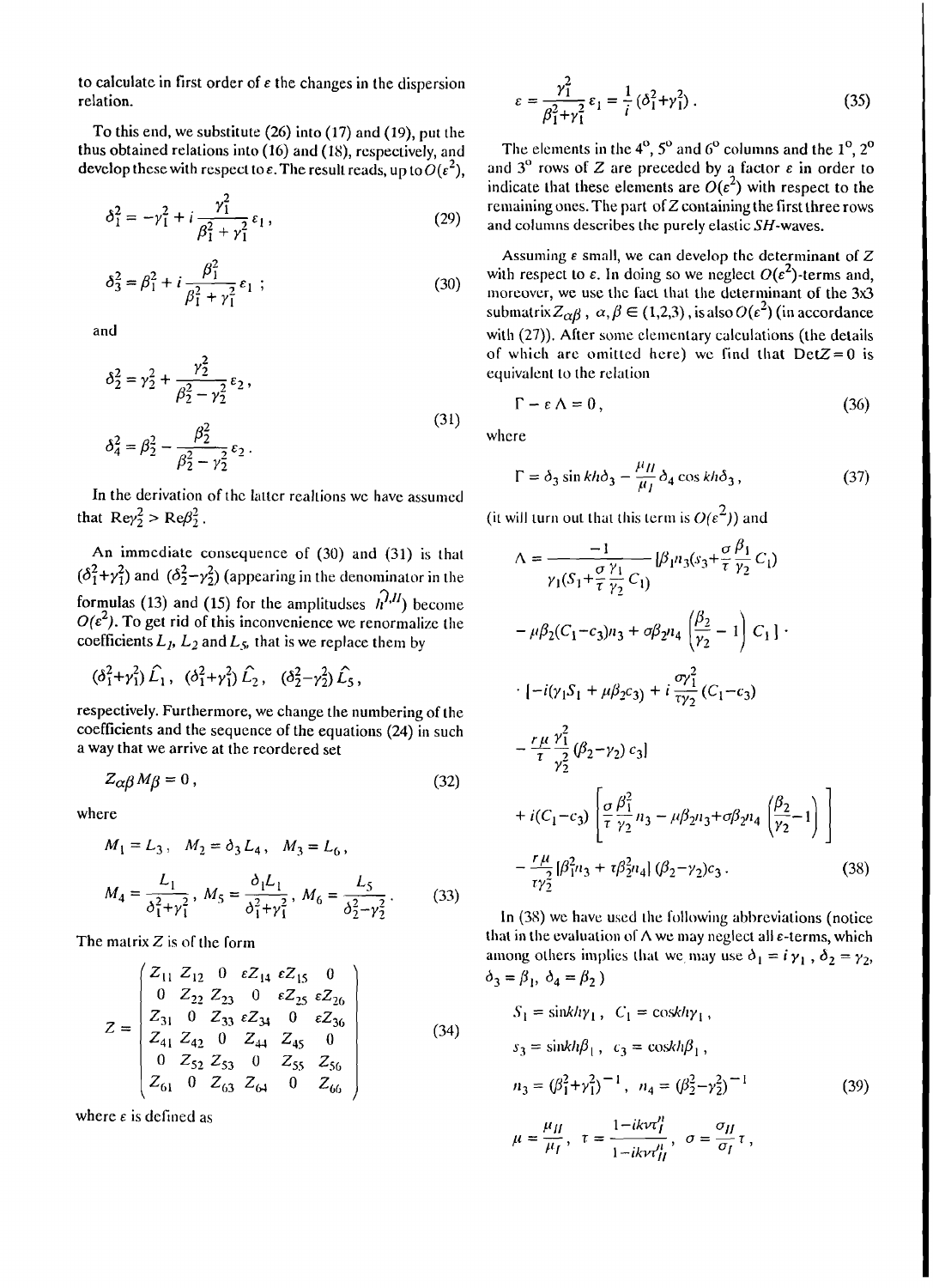$$
r = \frac{1}{\epsilon} (\delta_2^2 - \gamma_2^2) = \frac{\gamma_2^2 (\beta_1^2 + \gamma_1^2)}{\gamma_1^2 (\gamma_2^2 - \beta_2^2)} \frac{\varepsilon_2}{\varepsilon_1}.
$$

In calculating  $\gamma_{1,2}$  and  $\beta_{1,2}$  for use in (38)-(39) we must take for  $\nu$  the velocity  $\nu$ <sup>0</sup> of the purely elastic *SH* wave (following from (27)). This is consistent with the neglect of  $O(\varepsilon^2)$ -terms in the evaluation of  $\Lambda$ .

We proceed by developing the right-hand side of (37) with respect to  $\varepsilon$ . This has to be done in two steps: firstly, we substitute (30)-(31) for  $\delta_1 \div \delta_4$ , and, secondly, we must account for the fact that  $\nu$  is a first order perturbation (in  $\varepsilon$ ) of  $v_{\rm o}$ . In this way we obtain

i)

$$
\Gamma = (\beta_1 \sin kh\beta_1 - \mu\beta_2 \cos kh\beta_1) + \varepsilon \Delta \tag{40}
$$

with

$$
\Delta = \frac{i}{2} \frac{\beta_1}{\gamma_1^2} (s_3 + k h \beta_1 c_3) - \frac{\mu}{2} \frac{\beta_2}{\gamma_2^2} (r c_3 + k h \beta_1 s_3) \,. \tag{41}
$$

In (40),  $\Lambda$  is preceded by a factor  $\varepsilon$  and, therefore, for the explicit calculation of  $\Delta$  we may use  $v = v_o$  in (41)

ii)

$$
\beta_1 \sin kh \beta_1 - \mu \beta_2 \cosh \beta_1 = V \frac{\nu_1}{c_1} \varepsilon , \qquad (42)
$$

with

$$
V = \frac{\nu_o}{\beta_1 c_1} \left[ s_3 + \beta_1 c_3 + \mu \beta_2 s_3 + \rho c_3 \right],
$$
 (43)

and

$$
\rho = \frac{\rho_H}{\rho_I} \,. \tag{44}
$$

Oncemore, it is noted in the evaluation of *V* according to (43) one must use  $v_0$  for  $v$ , that means that in (43) (and in (41) and (38)) one must read for  $\beta_{1,2}$ 

$$
\beta_1 = \left[ \left( \frac{\nu_o}{c_1} \right)^2 - 1 \right]^{\frac{1}{2}}, \ \beta_2 = \left[ 1 - \left( \frac{\nu_o}{c_2} \right)^2 \right]^{\frac{1}{2}}.
$$
 (45)

The right-hand side of (42) is  $O(\epsilon^2)$  because the left-hand side of it is zero for  $\nu = \nu_o$  in accordance with (27).

Recapitulating the results derived above we sec that we have expressed  $DetZ = 0$  in the relation

$$
V\frac{v_1}{c_1} + \Delta - \Lambda = 0, \qquad (46)
$$

from which the following expression for the first ordcr perturbation (in  $\varepsilon$ ) of the phase velocity  $\nu$  can be derived  $(c_I = c_{TI})$ 

$$
\frac{\nu_1}{c_{TI}} = \frac{\Lambda - \Delta}{V} \,. \tag{47}
$$

The complete relation for the phase velocity then reads

$$
\frac{\nu}{c_{TI}} = \frac{\nu_o}{c_{TI}} + \frac{\Lambda - \Delta}{V} \varepsilon + O(\varepsilon^2) \,. \tag{48}
$$

This is the first order perturbation for small  $\varepsilon$  (i.e.  $|\varepsilon| \ll 1$  of the dispersion we are looking for.

#### NUMERICAL RESULTS

On denoting

$$
R(kh) = \frac{\Lambda - \Delta}{V} \varepsilon \tag{49}
$$

we did calculations for  $R(kh)$  (in its first order approximation) of dispersion of the SH-magnetoelastic modes in the case of  $ZnSe-Ge$  heterostructure with respect to various thickness of the epitaxial  $(ZnSe)$  layer h.







Fig. 2. Real(1) and imaginary(2) parts of  $R(kh)$  for  $h = 0.1$ *111.*

It is easily seen from Figs. 1-4 that the SH-magnetoelastic modes arc (with respect to their length) much more damped for the thick layer (long wave propagation) than for very thin one (short wave propagation) where damping effect practically vanishes. For the thickness of the layer between 0.1 m and 0.01 m (the real part of the phase velocity perturbation